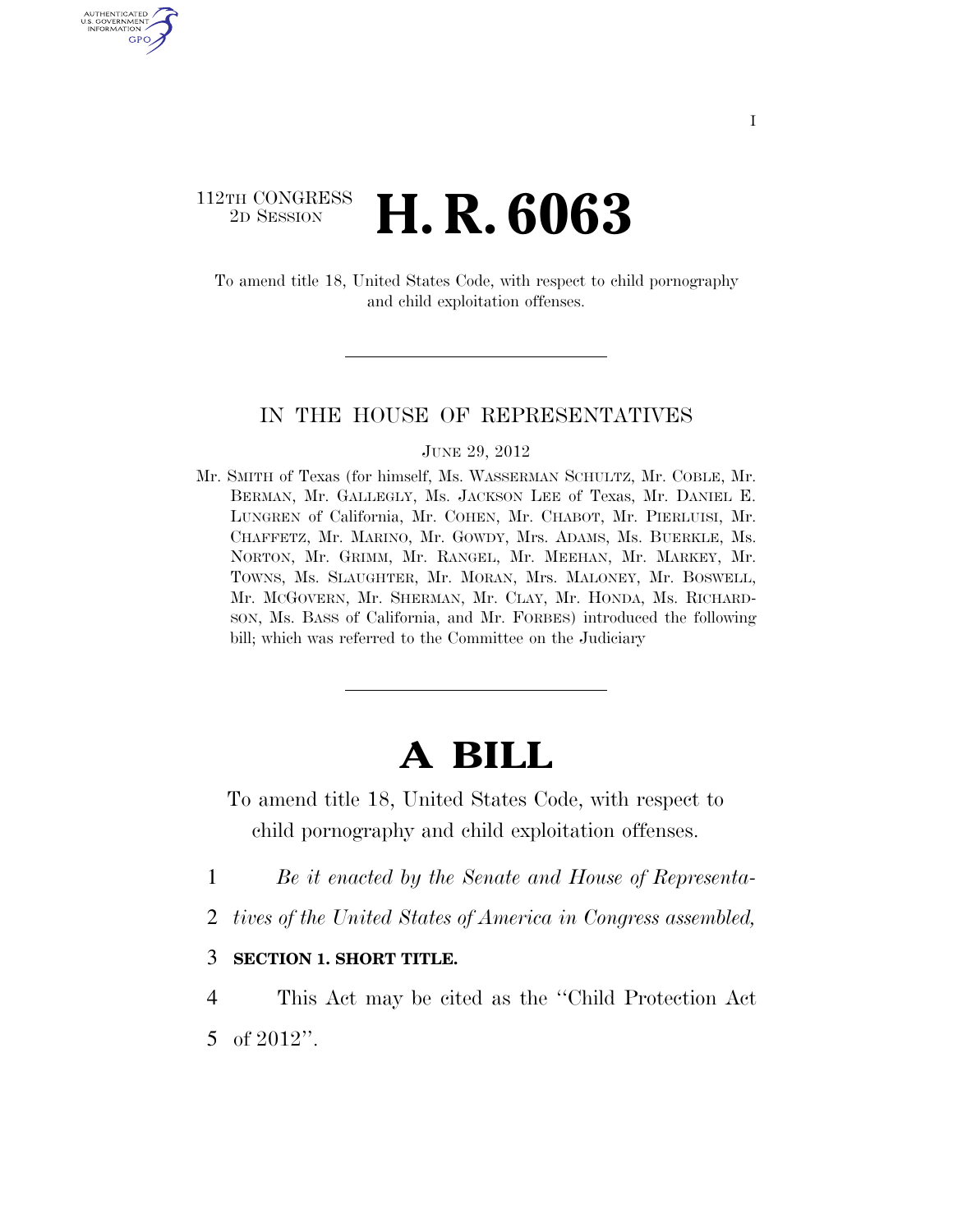## **PORNOGRAPHY.**

 (a) CERTAIN ACTIVITIES RELATING TO MATERIAL INVOLVING THE SEXUAL EXPLOITATION OF MINORS.— Section 2252(b)(2) of title 18, United States Code, is amended by inserting after ''but if'' the following: ''any visual depiction involved in the offense involved a pre- pubescent minor or a minor who had not attained 12 years of age, such person shall be fined under this title and im-prisoned for not more than 20 years, or if''.

 (b) CERTAIN ACTIVITIES RELATING TO MATERIAL CONSTITUTING OR CONTAINING CHILD PORNOGRAPHY.— Section 2252A(b)(2) of title 18, United States Code, is amended by inserting after ''but, if'' the following: ''any image of child pornography involved in the offense in- volved a prepubescent minor or a minor who had not at- tained 12 years of age, such person shall be fined under this title and imprisoned for not more than 20 years, or if''.

### **SEC. 3. PROTECTION OF CHILD WITNESSES.**

 (a) CIVIL ACTION TO RESTRAIN HARASSMENT OF A VICTIM OR WITNESS.—Section 1514 of title 18, United States Code, is amended—

24  $(1)$  in subsection  $(b)$ —

25 (A) in paragraph  $(1)$ —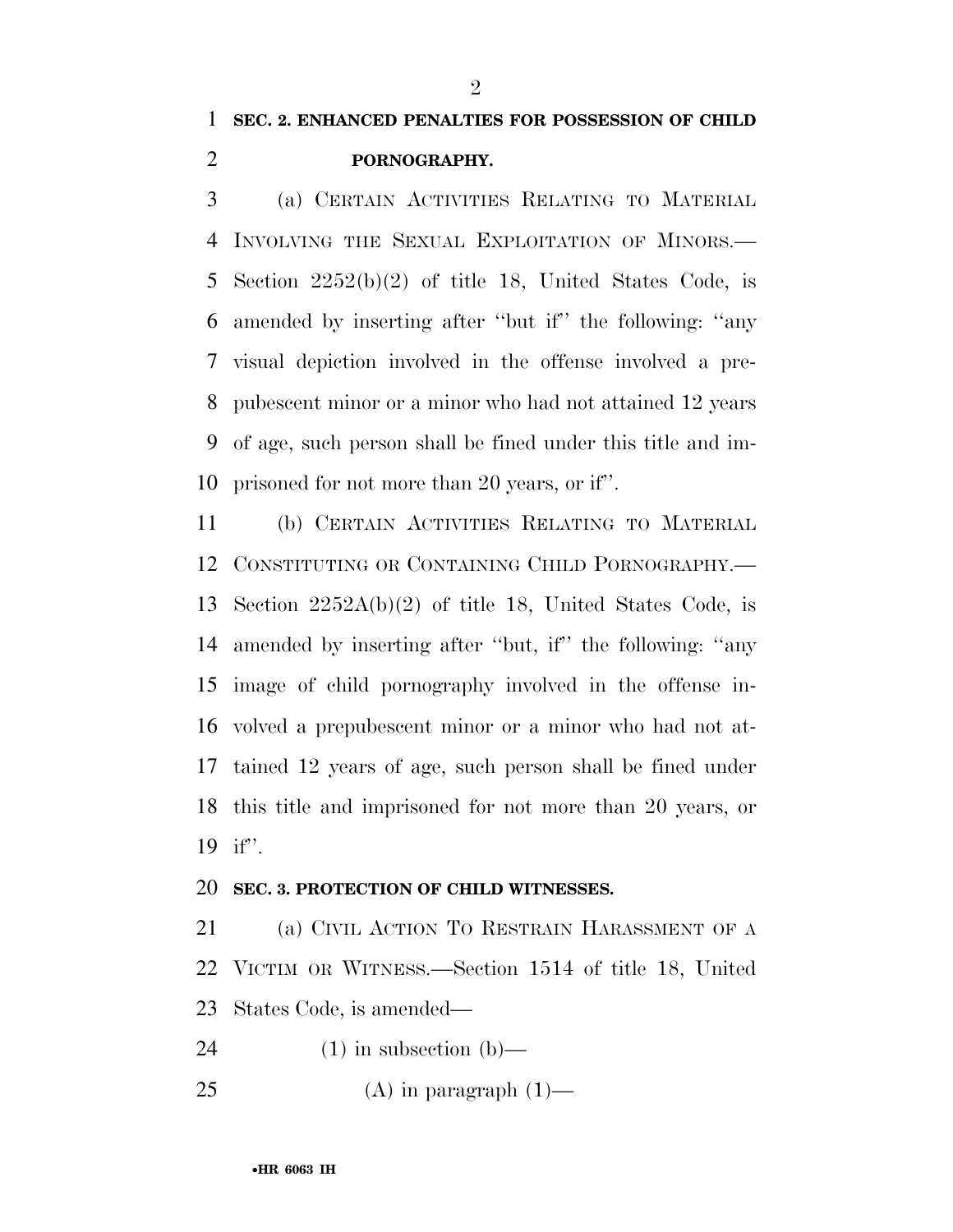| $\mathbf{1}$   | (i) by inserting "or its own motion,"                       |
|----------------|-------------------------------------------------------------|
| $\overline{2}$ | after "attorney for the Government,"; and                   |
| 3              | (ii) by inserting "or investigation"                        |
| $\overline{4}$ | after "Federal criminal case" each place it                 |
| 5              | appears;                                                    |
| 6              | $(B)$ by redesignating paragraphs $(2)$ , $(3)$ ,           |
| $\overline{7}$ | and $(4)$ as paragraphs $(3)$ , $(4)$ , and $(5)$ , respec- |
| 8              | tively;                                                     |
| 9              | $(C)$ by inserting after paragraph $(1)$ the                |
| 10             | following:                                                  |
| 11             | $\lq(2)$ In the case of a minor witness or victim,          |
| 12             | the court shall issue a protective order prohibiting        |
| 13             | harassment or intimidation of the minor victim or           |
| 14             | witness if the court finds evidence that the conduct        |
| 15             | at issue is reasonably likely to adversely affect the       |
| 16             | willingness of the minor witness or victim to testify       |
| 17             | or otherwise participate in the Federal criminal case       |
| 18             | or investigation. Any hearing regarding a protective        |
| 19             | order under this paragraph shall be conducted in ac-        |
| 20             | cordance with paragraphs $(1)$ and $(3)$ , except that      |
| 21             | the court may issue an ex parte emergency protec-           |
| 22             | tive order in advance of a hearing if exigent cir-          |
| 23             | cumstances are present. If such an ex parte order is        |
| 24             | applied for or issued, the court shall hold a hearing       |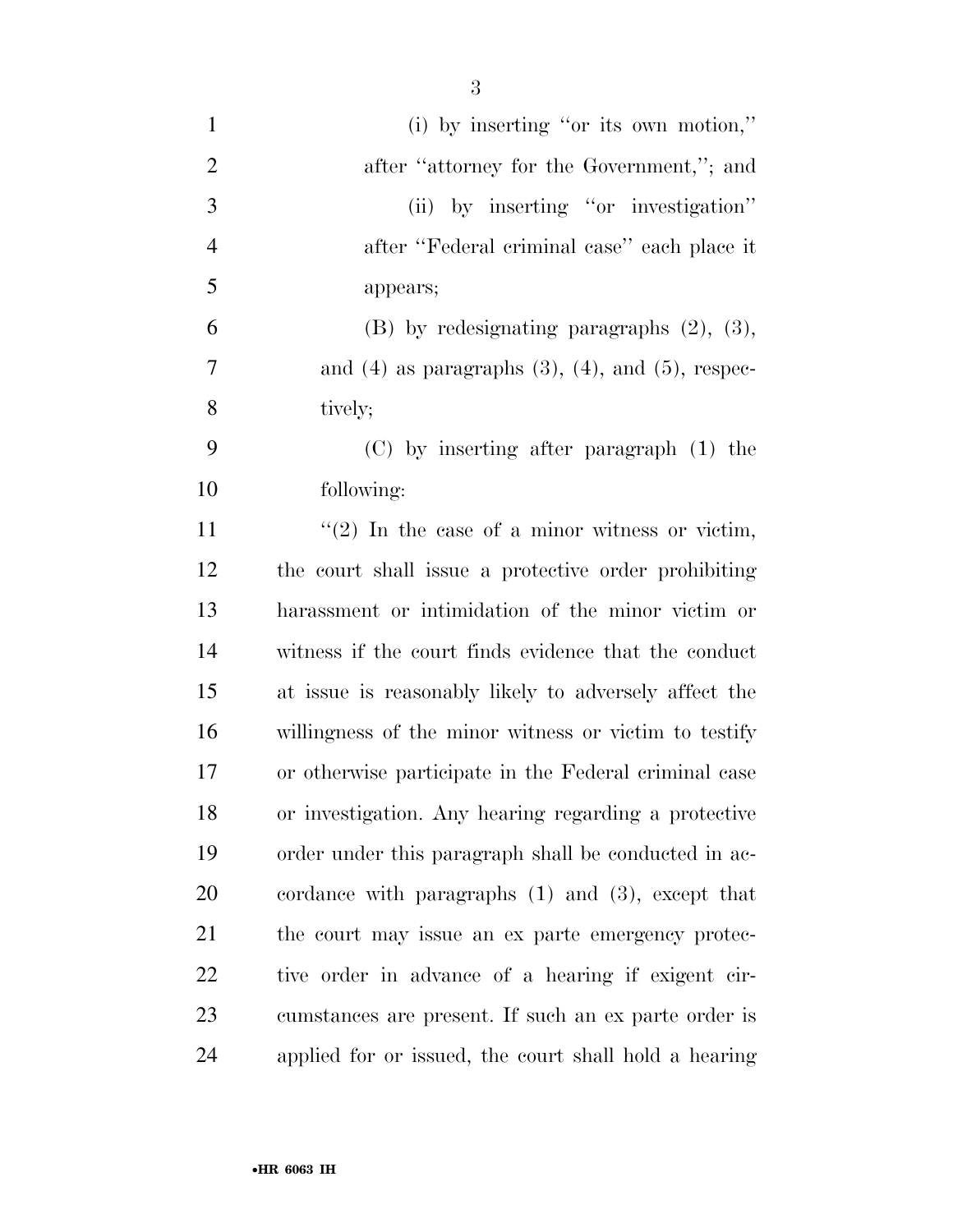| $\mathbf{1}$   | not later than 14 days after the date such order was         |
|----------------|--------------------------------------------------------------|
| $\overline{2}$ | applied for or is issued.";                                  |
| 3              | $(D)$ in paragraph $(4)$ , as so redesignated,               |
| $\overline{4}$ | by striking "(and not by reference to the com-               |
| 5              | plaint or other document)"; and                              |
| 6              | $(E)$ in paragraph $(5)$ , as so redesignated,               |
| 7              | in the second sentence, by inserting before the              |
| 8              | period at the end the following: ", except that              |
| 9              | in the case of a minor victim or witness, the                |
| 10             | court may order that such protective order ex-               |
| 11             | pires on the later of 3 years after the date of              |
| 12             | issuance or the date of the eighteenth birthday              |
| 13             | of that minor victim or witness"; and                        |
| 14             | $(2)$ by striking subsection $(c)$ and inserting the         |
| 15             | following:                                                   |
| 16             | "(c) Whoever knowingly and intentionally violates or         |
| 17             | attempts to violate an order issued under this section shall |
|                | 18 be fined under this title, imprisoned not more than 5     |
| 19             | years, or both.                                              |
| 20             | $\lq\lq$ (d)(1) As used in this section—                     |
| 21             | "(A) the term 'course of conduct' means a se-                |
| 22             | ries of acts over a period of time, however short, in-       |
| 23             | dicating a continuity of purpose;                            |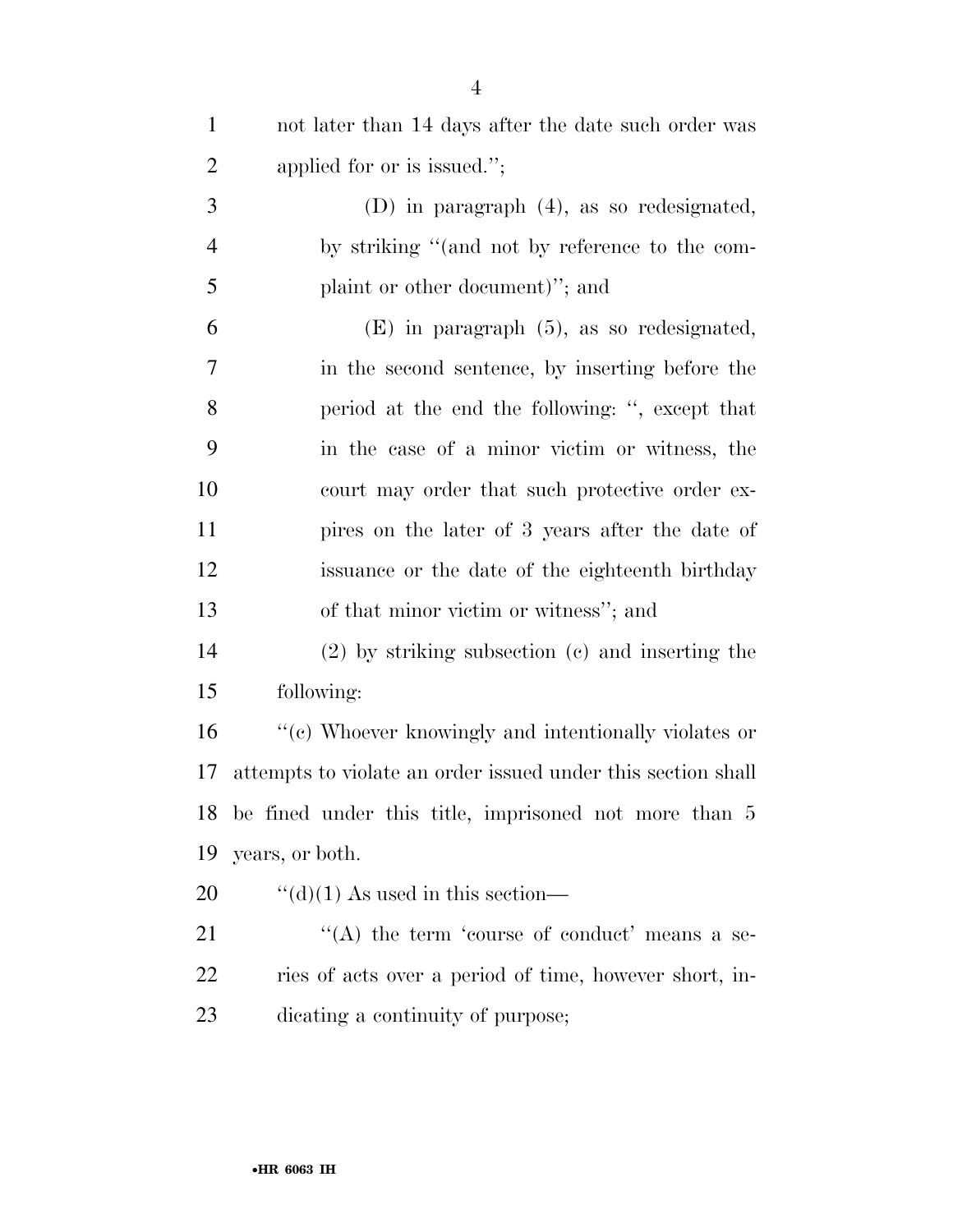| $\mathbf{1}$   | $\cdot$ (B) the term 'harassment' means a serious act   |
|----------------|---------------------------------------------------------|
| $\overline{2}$ | or course of conduct directed at a specific person      |
| 3              | that—                                                   |
| $\overline{4}$ | "(i) causes substantial emotional distress              |
| 5              | in such person; and                                     |
| 6              | "(ii) serves no legitimate purpose;                     |
| $\overline{7}$ | "(C) the term 'immediate family member' has             |
| 8              | the meaning given that term in section 115 and in-      |
| 9              | cludes grandchildren;                                   |
| 10             | "(D) the term 'intimidation' means a serious            |
| 11             | act or course of conduct directed at a specific person  |
| 12             | that—                                                   |
| 13             | "(i) causes fear or apprehension in such                |
| 14             | person; and                                             |
| 15             | "(ii) serves no legitimate purpose;                     |
| 16             | $\lq\lq(E)$ the term 'restricted personal information'  |
| 17             | has the meaning give that term in section 119;          |
| 18             | $f'(F)$ the term 'serious act' means a single act       |
| 19             | of threatening, retaliatory, harassing, or violent con- |
| 20             | duct that is reasonably likely to influence the will-   |
| 21             | ingness of a victim or witness to testify or partici-   |
| 22             | pate in a Federal criminal case or investigation; and   |
| 23             | " $(G)$ the term 'specific person' means a victim       |
| 24             | or witness in a Federal criminal case or investiga-     |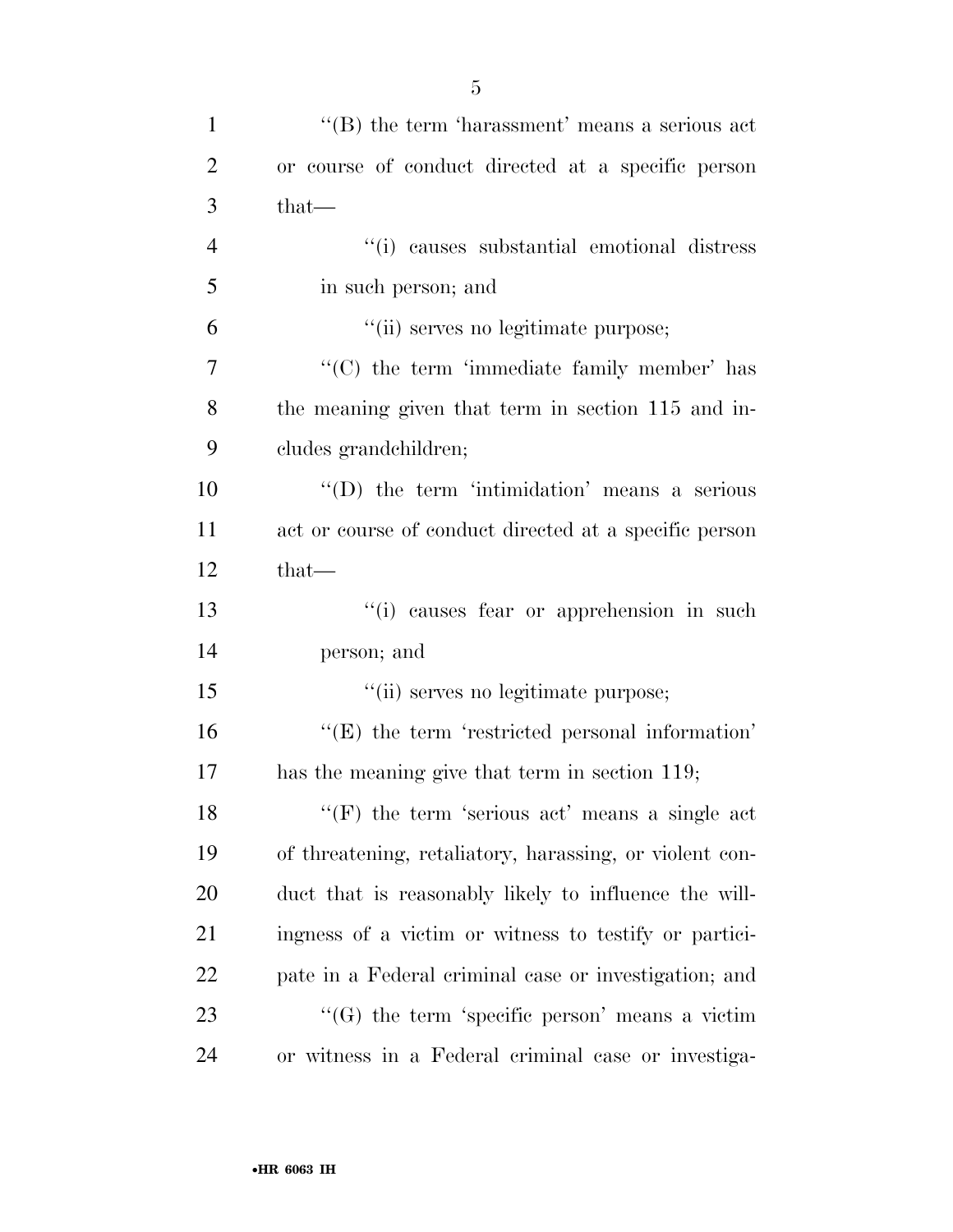tion, and includes an immediate family member of such a victim or witness.

 ''(2) For purposes of subparagraphs  $(B)(ii)$  and (D)(ii) of paragraph (1), a court shall presume, subject to rebuttal by the person, that the distribution or publica- tion using the Internet of a photograph of, or restricted personal information regarding, a specific person serves no legitimate purpose, unless that use is authorized by that specific person, is for news reporting purposes, is de- signed to locate that specific person (who has been re- ported to law enforcement as a missing person), or is part of a government-authorized effort to locate a fugitive or person of interest in a criminal, antiterrorism, or national security investigation.''.

 (b) SENTENCING GUIDELINES.—Pursuant to its au- thority under section 994 of title 28, United States Code, and in accordance with this section, the United States Sentencing Commission shall review and, if appropriate, amend the Federal sentencing guidelines and policy state-ments to ensure—

 (1) that the guidelines provide an additional penalty increase above the sentence otherwise appli- cable in Part J of Chapter 2 of the Guidelines Man- ual if the defendant was convicted of a violation of section 1591 of title 18, United States Code, or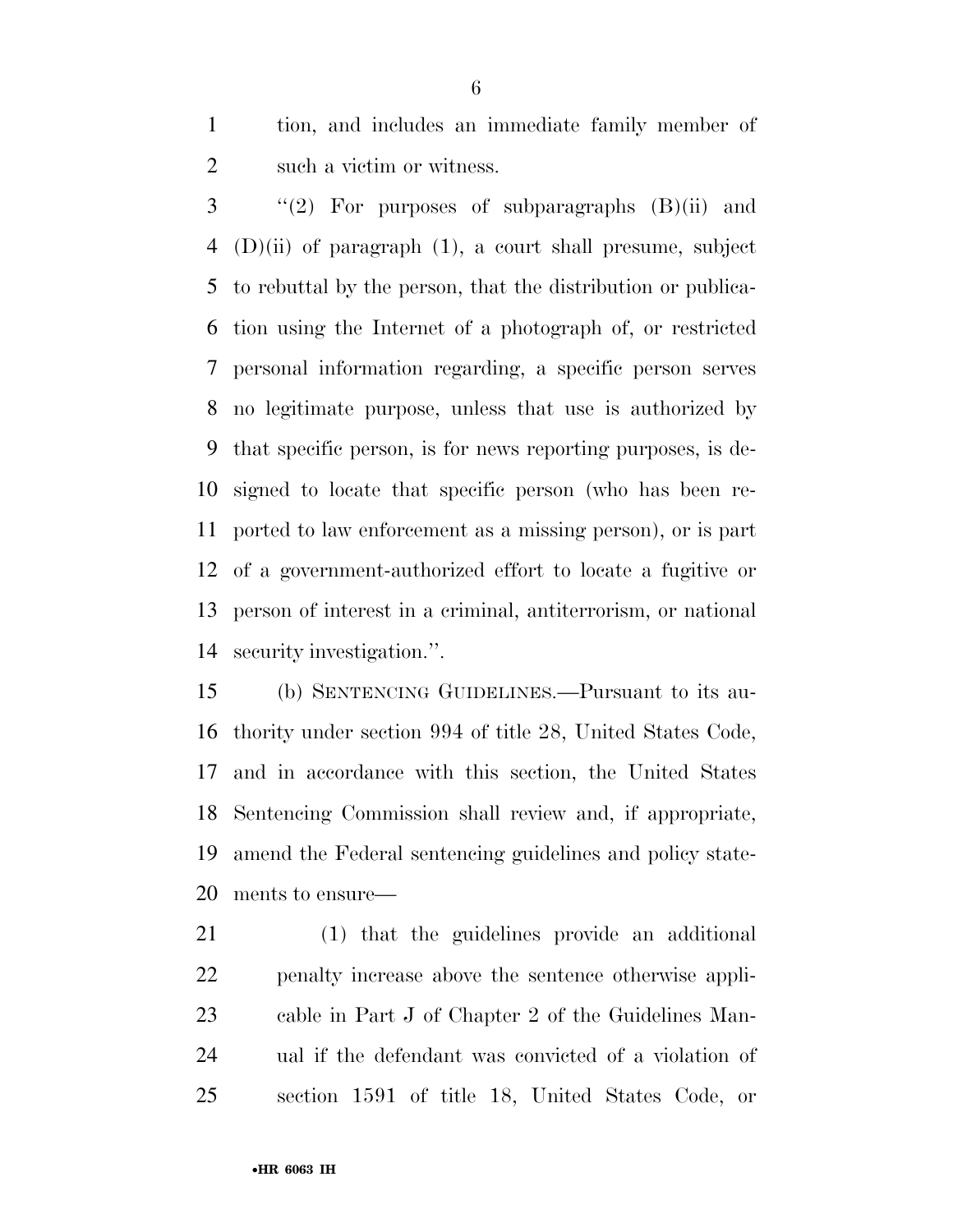| $\mathbf{1}$   | chapters 109A, 109B, 110, or 117 of title 18,         |
|----------------|-------------------------------------------------------|
| $\overline{2}$ | United States Code; and                               |
| 3              | $(2)$ if the offense described in paragraph $(1)$ in- |
| $\overline{4}$ | volved causing or threatening to cause physical in-   |
| 5              | jury to a person under 18 years of age, in order to   |
| 6              | obstruct the administration of justice, an additional |
| 7              | penalty increase above the sentence otherwise appli-  |
| 8              | cable in Part J of Chapter 2 of the Guidelines Man-   |
| 9              | ual.                                                  |
| 10             | SEC. 4. SUBPOENAS TO FACILITATE THE ARREST OF FUGI-   |
| 11             | TIVE SEX OFFENDERS.                                   |
| 12             | (a) ADMINISTRATIVE SUBPOENAS.-                        |
| 13             | (1) IN GENERAL.—Section $3486(a)(1)$ of title         |
| 14             | 18, United States Code, is amended—                   |
| 15             | $(A)$ in subparagraph $(A)$ —                         |
| 16             | (i) in clause (i), by striking " $or$ " at            |
| 17             | the end;                                              |
| 18             | (ii) by redesignating clause (ii) as                  |
| 19             | clause (iii); and                                     |
| 20             | (iii) by inserting after clause (i) the               |
| 21             | following:                                            |
| <u>22</u>      | "(ii) an unregistered sex offender conducted by       |
| 23             | the United States Marshals Service, the Director of   |
| 24             | the United States Marshals Service; or"; and          |
| 25             | $(B)$ in subparagraph $(D)$ —                         |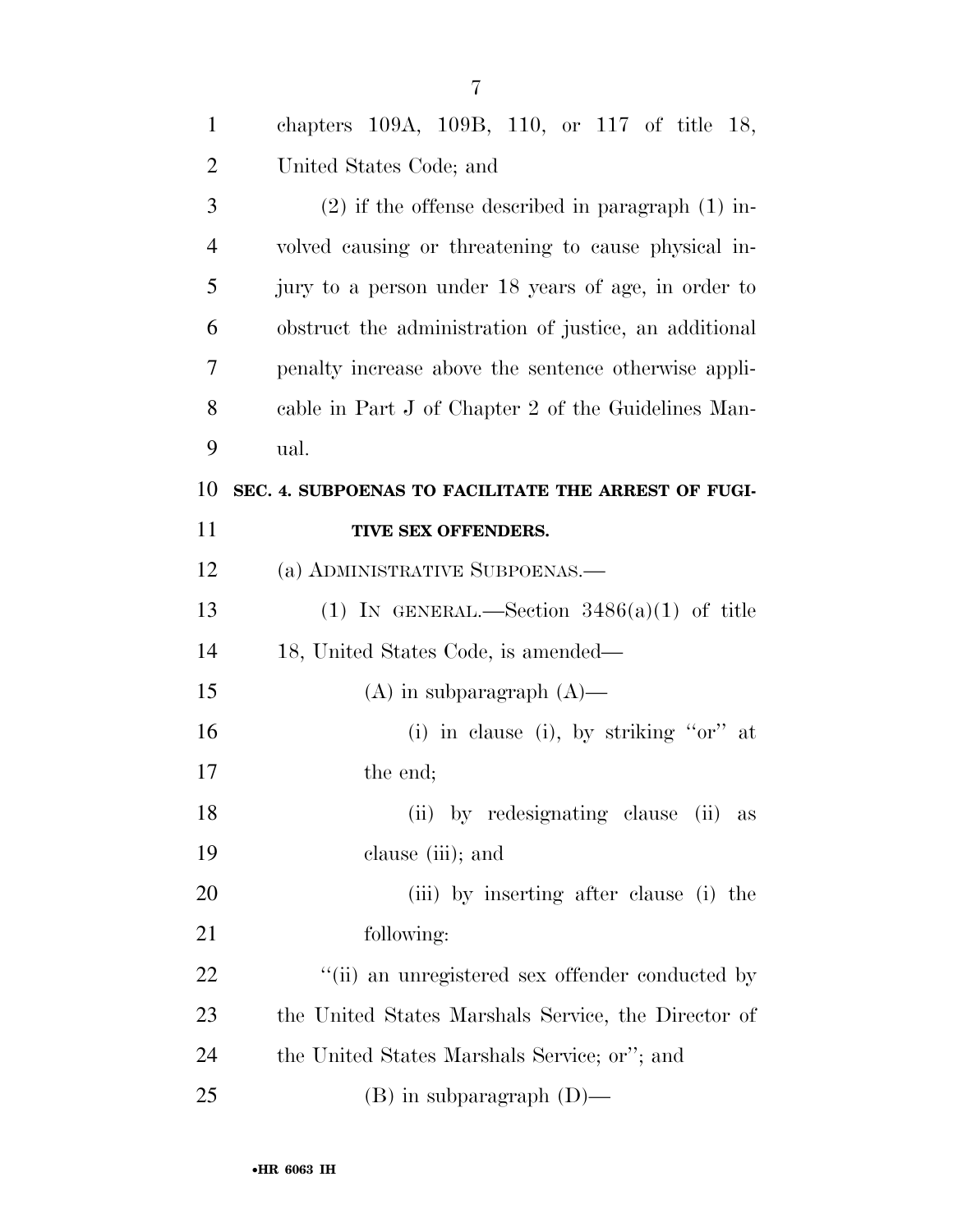| $\mathbf{1}$   | (i) by striking "paragraph, the term"                 |
|----------------|-------------------------------------------------------|
| $\overline{2}$ | and inserting the following: "paragraph—              |
| 3              | $``(i)$ the term";                                    |
| $\overline{4}$ | (ii) by striking the period at the end                |
| 5              | and inserting "; and"; and                            |
| 6              | (iii) by adding at the end the fol-                   |
| $\overline{7}$ | lowing:                                               |
| 8              | "(ii) the term 'sex offender' means an indi-          |
| 9              | vidual required to register under the Sex Offender    |
| 10             | Registration and Notification Act (42 U.S.C. 16901)   |
| 11             | et seq.).".                                           |
| 12             | (2) TECHNICAL AND CONFORMING AMEND-                   |
| 13             | MENTS.—Section $3486(a)$ of title 18, United States   |
| 14             | Code, is amended—                                     |
| 15             | $(A)$ in paragraph $(6)(A)$ , by striking             |
| 16             | "United State" and inserting "United States";         |
| 17             | in paragraph (9), by striking<br>(B)                  |
| 18             | " $(1)(A)(ii)$ " and inserting " $(1)(A)(iii)$ "; and |
| 19             | $(C)$ in paragraph $(10)$ , by striking "para-        |
| 20             | graph $(1)(A)(ii)$ " and inserting "paragraph"        |
| 21             | $(1)(A)(iii)$ ".                                      |
| 22             | (b) JUDICIAL SUBPOENAS.—Section $566(e)(1)$ of        |
| 23             | title 28, United States Code, is amended—             |
| 24             | $(1)$ in subparagraph $(A)$ , by striking "and" at    |
| 25             | the end;                                              |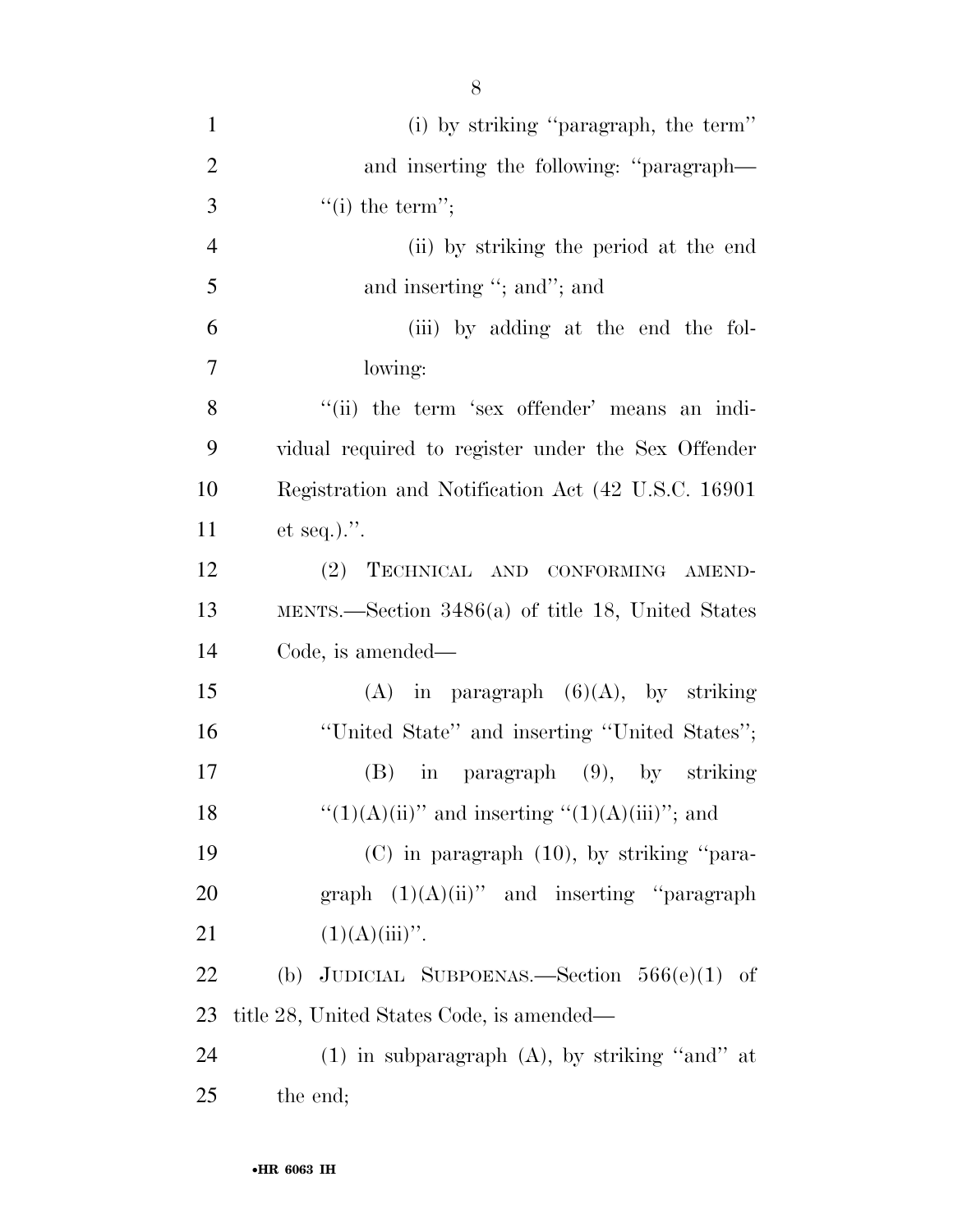| $\mathbf{1}$   | $(2)$ in subparagraph $(B)$ , by striking the period     |
|----------------|----------------------------------------------------------|
| $\overline{2}$ | at the end and inserting "; and"; and                    |
| 3              | $(3)$ by adding at the end the following:                |
| $\overline{4}$ | "(C) issue administrative subpoenas in accord-           |
| 5              | ance with section 3486 of title 18, solely for the pur-  |
| 6              | pose of investigating unregistered sex offenders (as     |
| 7              | defined in such section $3486$ .".                       |
| 8              | SEC. 5. INCREASE IN FUNDING LIMITATION FOR TRAINING      |
| 9              | COURSES FOR ICAC TASK FORCES.                            |
| 10             | Section $102(b)(4)(B)$ of the PROTECT Our Children       |
| 11             | Act of 2008 (42 U.S.C. 17612(b)(4)(B)) is amended by     |
| 12             | striking " $$2,000,000"$ and inserting " $$4,000,000"$ . |
| 13             | SEC. 6. NATIONAL COORDINATOR FOR CHILD EXPLOI-           |
|                |                                                          |
| 14             | TATION PREVENTION AND INTERDICTION.                      |
| 15             | Section $101(d)(1)$ of the PROTECT Our Children          |
| 16             | Act of 2008 (42 U.S.C. 17611(d)(1)) is amended—          |
| 17             | (1) by striking "to be responsible" and insert-          |
| 18             | ing the following: "with experience in investigating     |
| 19             | or prosecuting child exploitation cases as the Na-       |
| 20             | tional Coordinator for Child Exploitation Prevention     |
| 21             | and Interdiction who shall be responsible"; and          |
| 22             | $(2)$ by adding at the end the following: "The           |
| 23             | National Coordinator for Child Exploitation Preven-      |
| 24             | tion and Interdiction shall be a position in the Sen-    |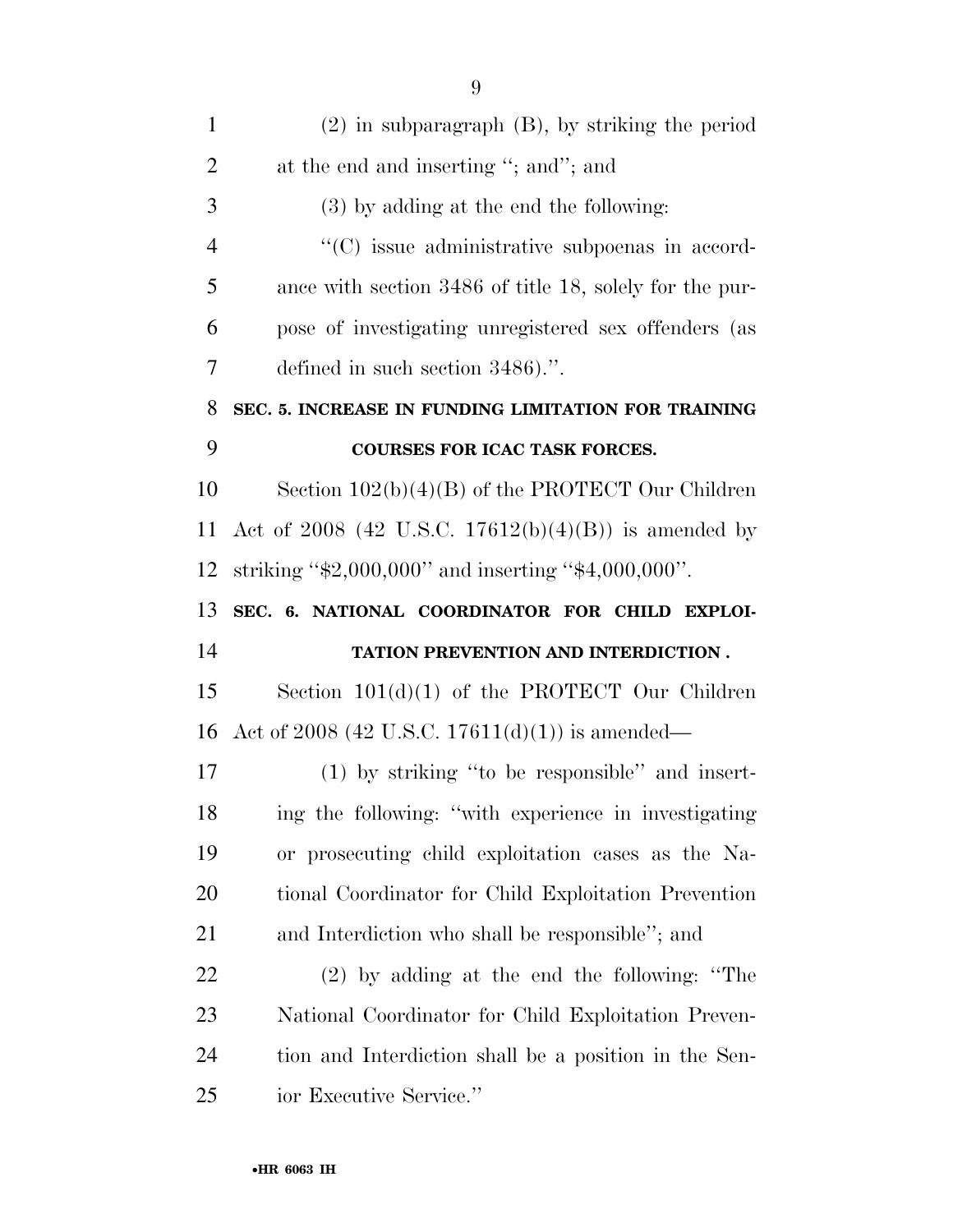| $\mathbf{1}$   | SEC. 7. REAUTHORIZATION OF ICAC TASK FORCES.             |
|----------------|----------------------------------------------------------|
| $\overline{2}$ | Section $107(a)$ of the PROTECT Our Children Act         |
| 3              | of 2008 (42 U.S.C. 17617(a)) is amended—                 |
| $\overline{4}$ | $(1)$ in paragraph $(4)$ , by striking "and";            |
| 5              | $(2)$ in paragraph $(5)$ , by striking the period at     |
| 6              | the end; and                                             |
| 7              | $(3)$ by inserting after paragraph $(5)$ the fol-        |
| 8              | lowing:                                                  |
| 9              | $(6)$ \$60,000,000 for fiscal year 2014;                 |
| 10             | "(7) $$60,000,000$ for fiscal year 2015;                 |
| 11             | $(8)$ \$60,000,000 for fiscal year 2016;                 |
| 12             | $(9)$ \$60,000,000 for fiscal year 2017; and             |
| 13             | $(10)$ \$60,000,000 for fiscal year 2018.".              |
| 14             | SEC. 8. CLARIFICATION OF "HIGH-PRIORITY SUSPECT".        |
| 15             | Section $105(e)(1)(B)(i)$ of the PROTECT Our Chil-       |
| 16             | dren Act of 2008 (42 U.S.C. 17615(e)(1)(B)(i)) is amend- |
| 17             | ed by striking "the volume" and all that follows through |
| 18             | "or other".                                              |
| 19             | SEC. 9. REPORT TO CONGRESS.                              |

 Not later than 90 days after the date of enactment of this Act, the Attorney General shall submit to the Com- mittee on the Judiciary of the House of Representatives and the Committee on the Judiciary of the Senate a report on the status of the Attorney General's establishment of the National Internet Crimes Against Children Data Sys